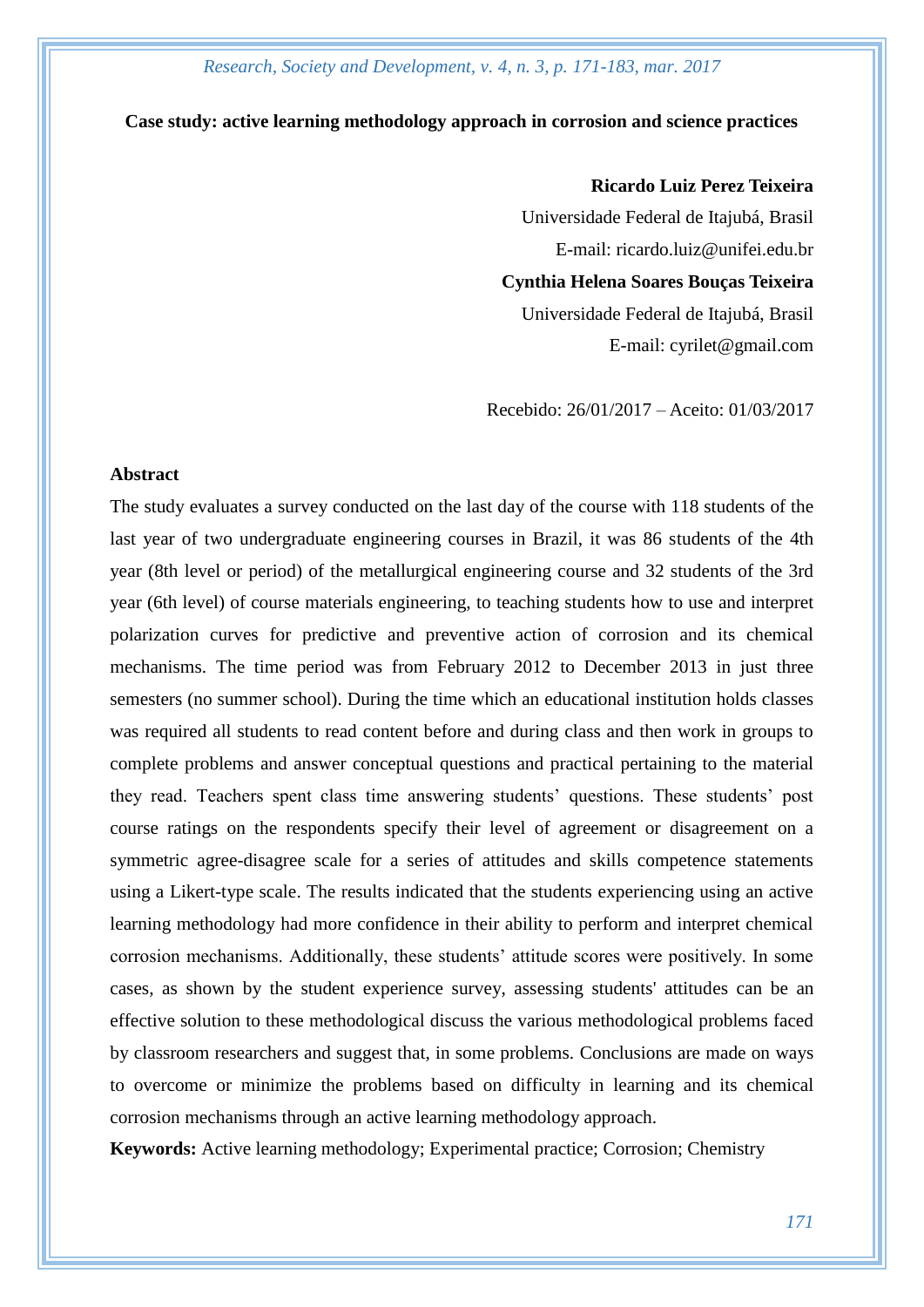# **1. Introdução**

Active methodologies help to reinforce the relationship between theory and practice and to strengthen the autonomy of the student. According to the cognitive theory of Ausubel (COLL; MARCHESI; PALACIOS, 2016), one has a more efficient learning when the student can add and incorporate new content to existing ones. Ausubel (COLL; MARCHESI; PALACIOS, 2016) theory is that knowledge is hierarchically organized and opposed to rote learning or memorization.

Seen in this way, the objective of this study is to present the results of the impact of the implementation of a practical-theoretical activity in learning of corrosion by proper analysis of the corrosion phenomenon through active learning methodologies in this context. It is carried out, thus, a qualitative research, which aimed to determine whether the use of active learning methodologies and pedagogical practices improves the performance of learning chemistry and corrosion in the construction of knowledge.

## **2. Significant learning and active learning**

In the teaching-learning process, the teacher organizes the form, content and evaluations to create learning opportunities for students.

It is observed that insofar as it can perform an educational work that promotes the learning through discovery, it can achieve the significant learning. In other words, the learning is instigated by principle of discovery, in the authors' view, that is, the more the students investigate, more tend to learn and have interest in the content.

When working with knowledge and concepts close to those that the students already have, namely a proximal region of knowledge, learning is facilitated (IBRAHIM-DIDI et al, 2017; DUARTE, 2017) The learning that occurs with concepts close to what the student already knows facilitates the mooring or anchoring of new information and allows happen to meaningful learning.

Another aspect that is important to learning is the social interaction. The interaction and emotions that occur in the processes of learning can facilitate the occurrence of this (SCHORN, 2015). In educational processes in which we can make happen interaction among stakeholders on the proposed theme can facilitate learning.

The active methods of teaching and learning, according to Borges (BORGES, 2014),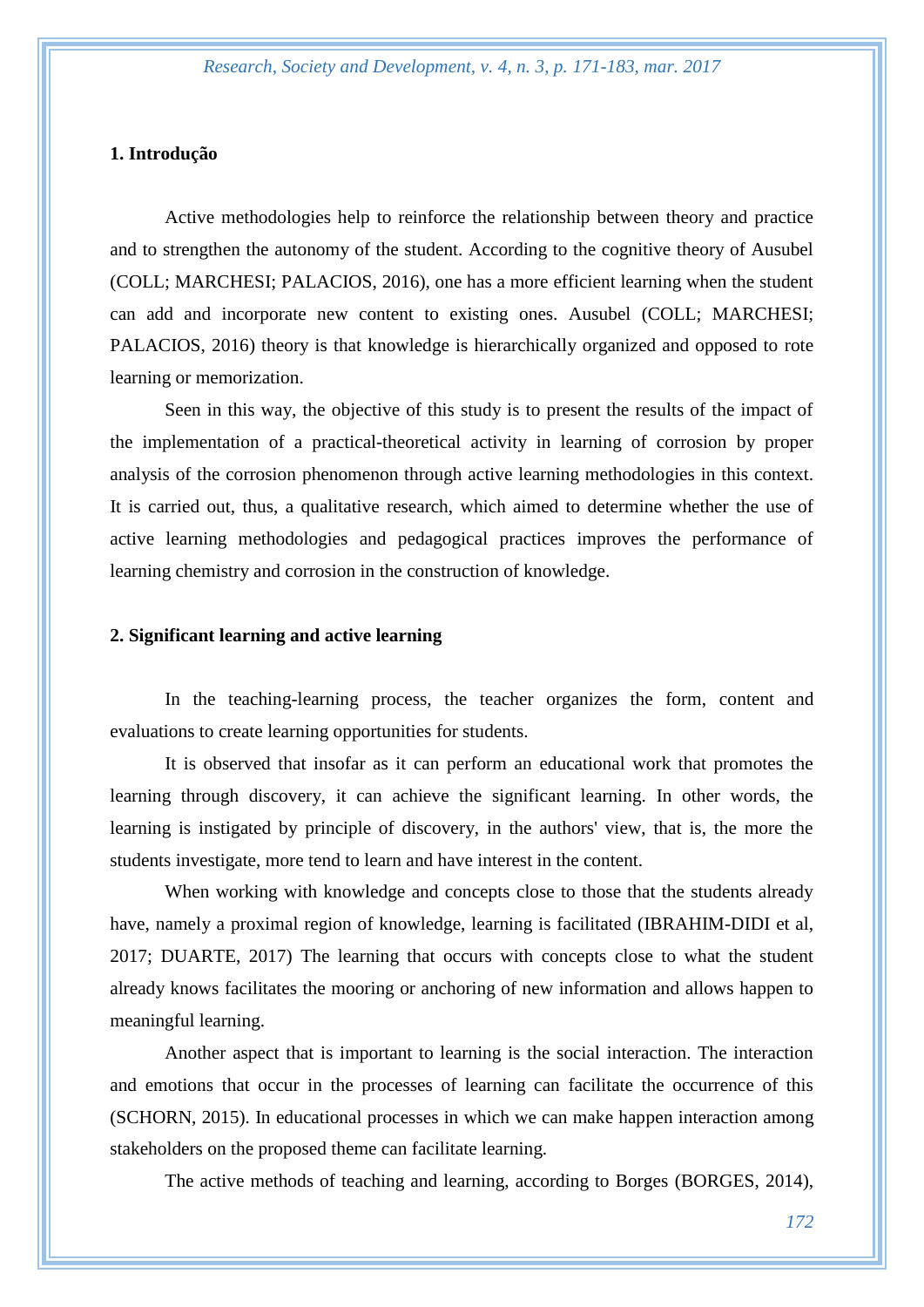defined as "Problem-Based Learning" or PBL, promote the "learning to learn" constructively and proactively. This process is focused on an issue presented in most cases as a case study and its solving according to Perrenoud (PERRENOUD, 2000) within clear rules based on real in the proximal area, as mentioned by Vygotsky (DUARTE, 2017) and Freire (MATIAS; 2016).

Corrosion is studied in undergraduate courses in Engineering and Industrial Chemistry. In general, the teaching of corrosion is usually part of the curriculum of chemistry and engineering courses, mainly in metallurgical, materials, chemistry, civil and mechanical (ROSO, 2015). Strictly speaking, the corrosion teaching is not always required and many courses have offered it as an elective discipline in 3rd year (6th level), which studies the phenomena associated with chemical corrosion (MERÇON; GUIMARÃES; MAINIER, 2004; GENTIL, 2011).

According to Lobo (LOBO; MORADILLO, 2003), the epistemological concepts of chemistry teachers and covering in this study those who teach corrosion, are mostly of technicalities nature, derived from the historical formation in exact sciences, decisive for the common use of pedagogical models that teacher chemical use in the classroom. In principle, the discipline of corrosion and scientific knowledge are understood objectively and truthfully in absolute terms, ie as a non-ideological knowledge par excellence, without influence of any subjectivity and only able to be recognized by discovery and proven experimentally, by observation and experimentation grants.

The technicist model of engineering education in the twentieth century have hampered the learning due to establishing fixed rules of cause-effect, the use of quantitative research methods and theoretical generalizable facts (HUSSEIN, 2015). In the case of the thermodynamic and kinetic mechanisms associated with corrosion such models are not always universal in practice and can lead to a high complexity when considering conditions of the metal reacting with the external environment. This difficulty in the implementation of teaching model the students cause a low school performance and a certain antipathy to corrosion discipline, since the corrosion course students have difficulty understanding and propose thermodynamic models and kinetic without the experience of how proceeds corrosion on the spot, i.e., lack of witness practice to understand the theory.

In this regard, the practice of corrosion aims to meet the demand of students and stimulate the appropriation of knowledge on corrosion levels: phenomenological, theoretical and representational. Such knowledge, in phenomenological terms, corresponds to the unspoken observations confirmed by students. But the theoretical level refers to the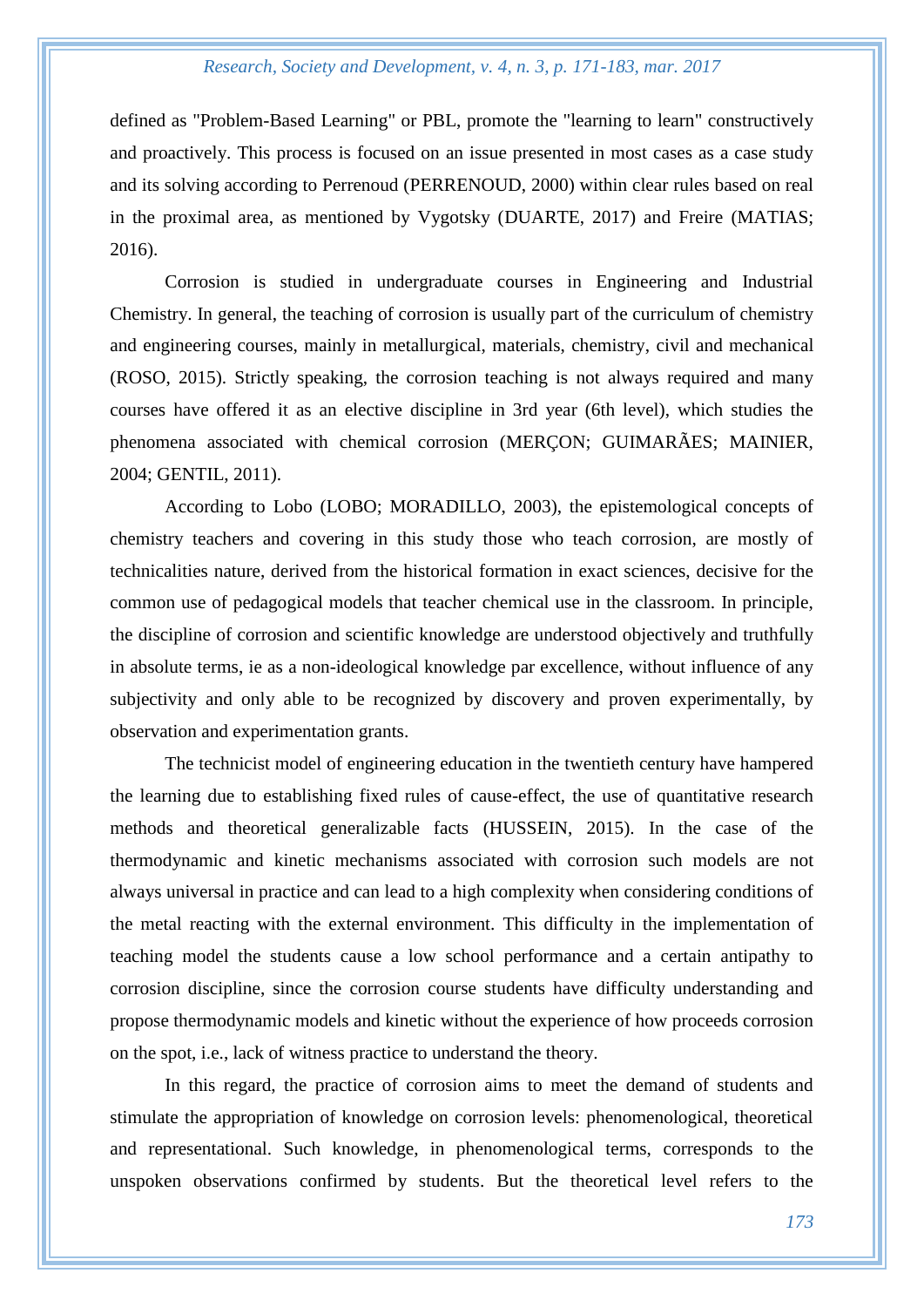interpretations that occur by observation, while the representational level concerns the chemical language and engineering used to explain these phenomena (symbols, equations and formulas). Thus, the practical experiment has an educational role and should be treated as such. In this regard, it is emphasized the importance of the previous theoretical knowledge related to concepts involved to providing the effective association between theory and practice. It is therefore necessary to combine both of them to avoid practice without reasoning or "empty" of meaning.

The teacher, in classroom practice, promotes not only the trial, but also the dialogue with the arguments of students enriching the theory and the practice, transcending the experiment itself (FONSECA; SANTOS, 2016; MARTORANO, 2016; MÜLLER, 2015; NARDI, 2016; SANGIOGO; MARQUES, 2015)

In terms of theoretical relevance of the knowledge worked on Corrosion course, it is known that most solid materials has some interaction with a large number of different chemical and physical environments. One of the possible products of this interaction is the spontaneous deterioration by corrosion. Often, erosive or oxidative action of the material by an external aggressive environment compromises their usefulness or original function (POPOV, 2015; PARKER, 2016).

#### **3. Methodology**

Research is the systematic investigation of something or phenomenon in order to obtain or build some knowledge and it can be qualitative or quantitative. In this case study, carried out a qualitative research with quantitative bias front of students consisting of seeking opinions through interviews and reviews of surveys on the reactions and products obtained in the practice of corrosion. In qualitative research, there are some features that are the natural environment as a direct source of data and the researcher as a key tool, the descriptive character, the meaning that people give to things and the inductive approach. In quantitative research, there is concern of working with numbers (ESTRELA, 2005, LUDKE; ANDRE, 2013). In this article, a survey using a qualitative research with quantitative bias through the performance scores of students so that it can complement itself (YIN, 2015). A Likert item is simply a statement to set this proposed survey which the respondent is asked to evaluate according to the level of agreement or disagreement of subjective or objective criteria. In this study five ordered response levels:  $1 - I$  disagree completely;  $2 - I$  disagree partly;  $3 - I$  agree partly;  $4 - I$  agree with the statement;  $5 - I$  agree completely.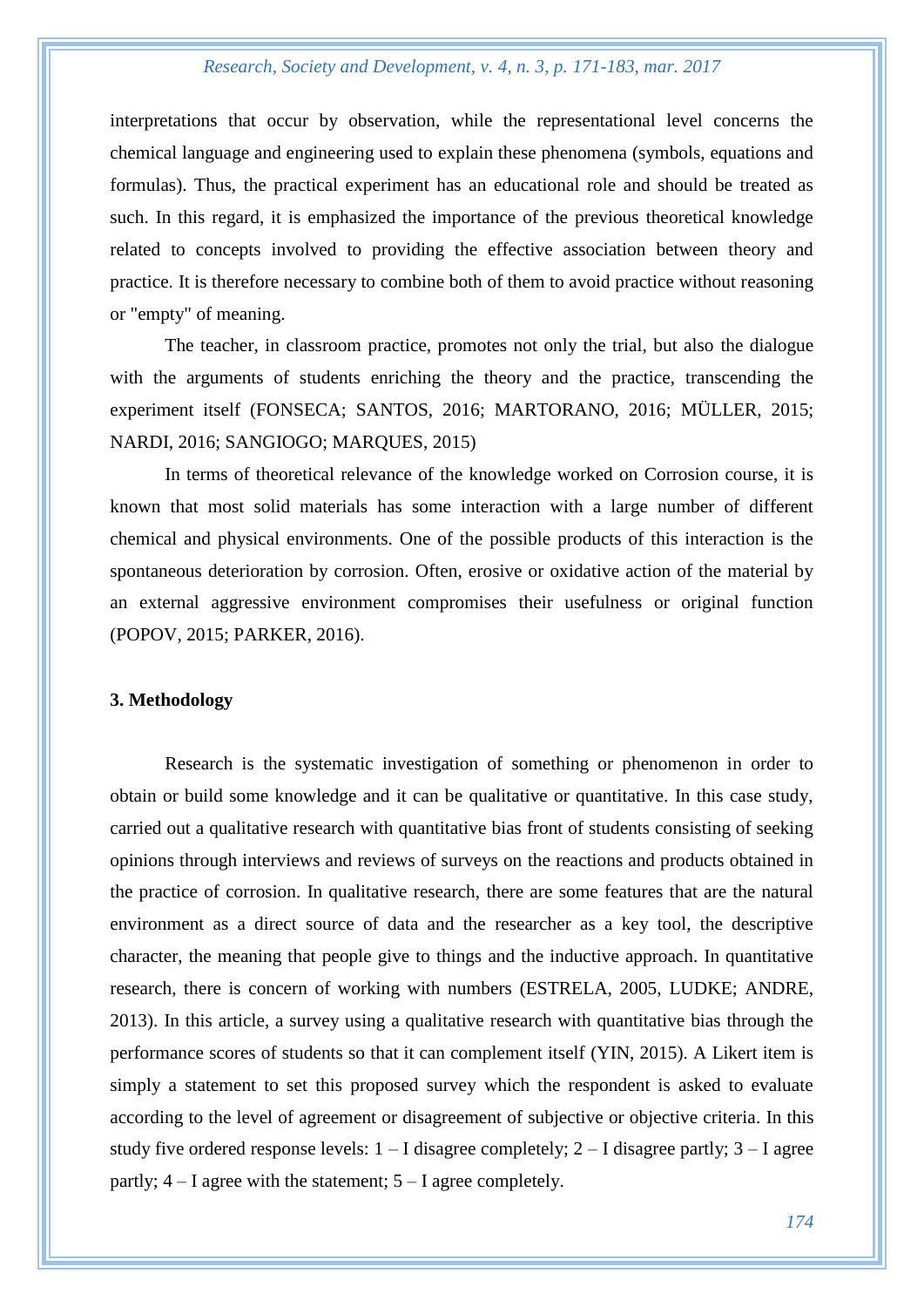The survey was conducted with 118 students of the last year of two undergraduate courses, it was 86 students of the 4th year (8th level or period) of the metallurgical engineering course at the State University of Minas Gerais (UEMG) and 32 students of the 3rd year (6th level ) of course materials engineering from the Federal University of Itajuba (UNIFEI). The age profile of the students ranged from 16 years of school studies at least and the age range between 20 and 29 years old. The time period was from February 2012 to December 2013 (TEIXEIRA; TEIXEIRA, 2017).

The corrosion course was planned not only to allow the maxim participation of the students, but also to be centered on promotion of deep learning and reasoning skills by the students. To allow this, the curricular plan was designed to involve different methodologies to each specific learning outcome. To accomplish this, students were organized into groups according to high school enrollments. The teacher has the added responsibility of ensuring the observation of a set of working rules, of reading and correcting all documents produced to ensure consistency among the work done, and of promoting cooperation and mutual aid between members of groups. At the end of each activity, each student assesses not only his own performance but also the one of each of his group (TEIXEIRA; TEIXEIRA, 2017; PINHEIRO; SIMÕES, 2012).

The experiments have been realized with steel materials: nails, screws, nuts and plate pieces for the study of the corrosive phenomena in different aggressive environments as alkaline solution, saline solution, acid solution and atmospheric environment. During these experiments, there was an adaptation of the work of Matos (FONSECA; SANTOS, 2016) and the proposed Merçon (MERÇON; GUIMARÃES; MAINIER, 2004) for the practice of corrosion.

Samples of carbon steel and stainless steel have been selected for immersion in four different chemical solutions (two different acidic solutions, an alkaline solution and a saline solution) over a period of one semester. Each sample of steel was immersed in a solution separately with the aim of estimating the losses due to corrosion over time in relation to the mass and thickness originals.

As complementary objectives of the practice, it was understood that besides the students determine experimentally the corrosion rate (mass and thickness) of the samples submitted to different solutions, they are able to interpret and analyze the findings of this corrosion phenomenon in different chemicals environmental.

As shown in the practical and laboratory report, it could be seen the construction of the investigative constructive knowledge, combined with the results of the qualitative and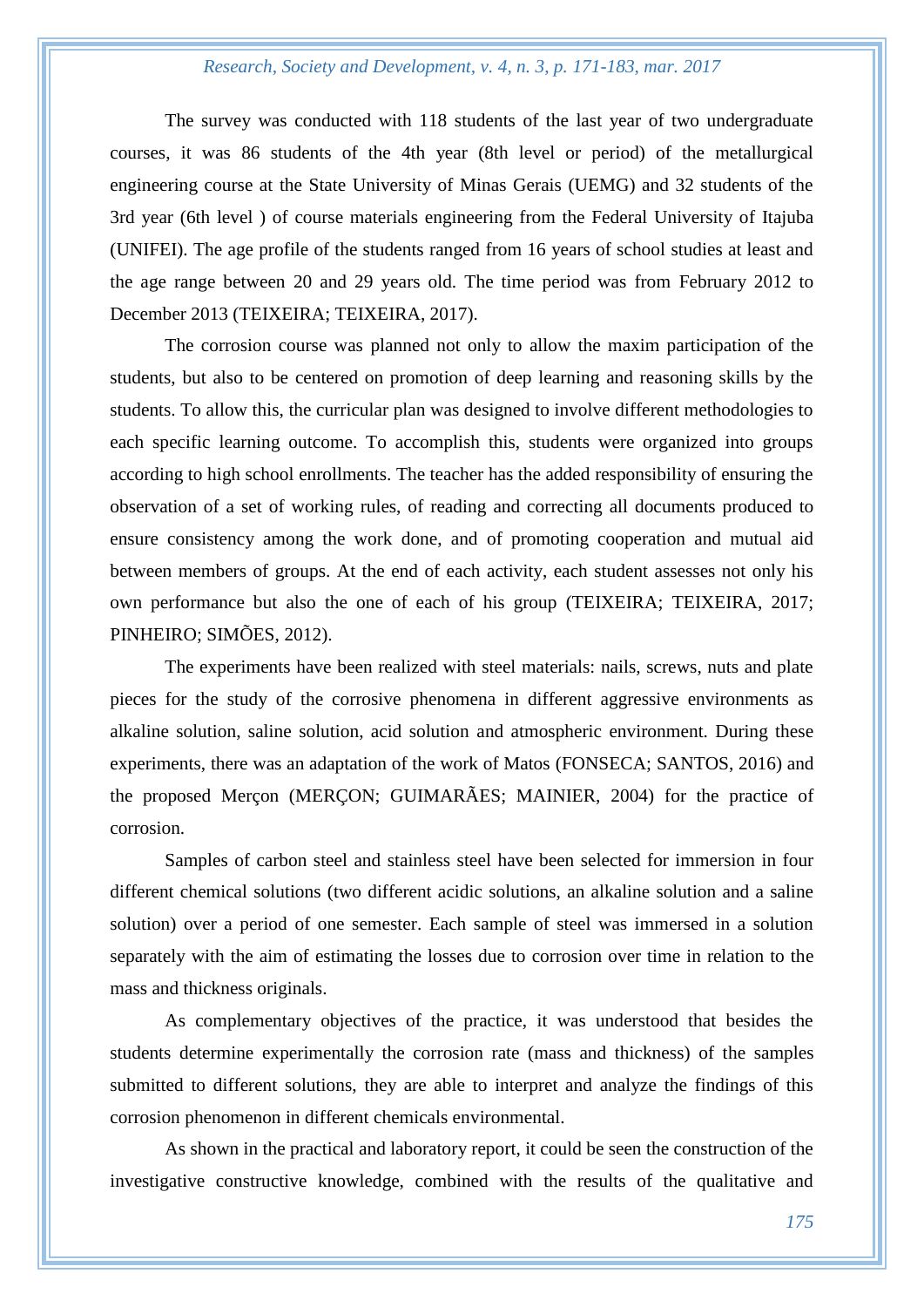quantitative assessment of coherent corrosion rate with the literature (MERÇON; GUIMARÃES; MAINIER, 2004; GENTIL, 2011; VARELA; YONGJUN TAN; FORSYTH, 2015; NACE, 2013).

After completion of the initial experimental procedure, the students were encouraged to explain, with the teacher monitoring, the different behaviors of corrosion of the same type of metal in different environment.

Thus, the students perform investigative activity with the use of theoretical knowledge of the electrochemical ( $2<sup>nd</sup>$  year) and general chemistry ( $1<sup>st</sup>$  year) by redox equations, Faraday equation, polarization curves, Pourbaix diagram and the equation of corrosion penetration rate for each environment and thermodynamic condition. So, it was the basis of discussion of the results of metal corrosion for each environment and sample (carbon steel and stainless steel).

The result was a thorough report on the qualitative and quantitative results of corrosion in different media for steel. The conclusion presented aims to highlight the main succinct explanations about the corrosive phenomenon seen in different types of metals and corrosives environmental, but also to check which concepts the students already appropriated for research more effective of knowledge about phenomenon of corrosion.

It held later interviews with the students using forms with Likert scale in order to see how they understood the practical work and how these influenced learning. For the compilation of the data, it sought to quantify the results of the answers "I like the laboratory classes because I see the theory in practice" and "I like the practical classes because it improves my learning in relation to corrosion" through a Likert scale with five (5) possible alternatives to each question (VIEIRA; DALMORO, 2008; POLYDORO, S. A. J. et al, 2016; RONDINI et al, 2016). This scale is used in researches and it is one of the most accepted worldwide to quantify phenomena with qualitative response. The Likert answers were not graded Grades. Grades in the course were based on aforementioned experiments and literature, two exams, and a cumulative final exam. All exam questions were novel, meaning no items had occurred previously in any homework or exam. This study thus intends to identify the relationship between experiments involving measures of retention of information after the end of a course, measures of problem solving, thinking, attitude change, or motivation for further learning, the results tend to show numbers favoring active methods over learning. These active learning may include one or more of the following: students are involved in more than passive listening, students are engaged in activities (e.g., reading, discussing, writing), there is less emphasis placed on information transmission and greater emphasis placed on developing student skills, there is greater emphasis placed on the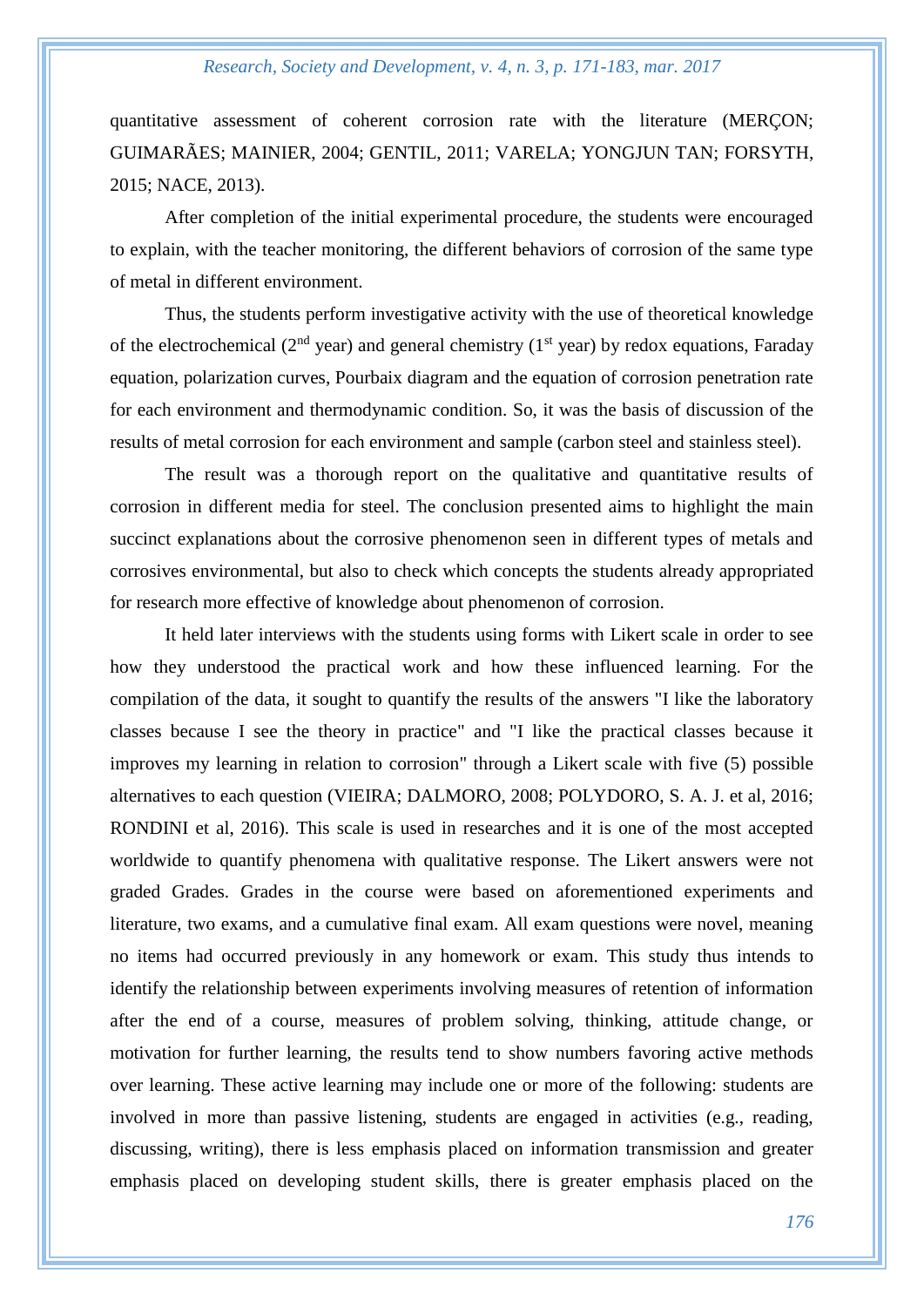exploration of attitudes and values, student motivation is increased, students can receive immediate feedback from their instructor, students are involved in higher order thinking (analysis, synthesis, evaluation)(WHITE et al., 2016).

# **4. Results**

The realization of practical work by students was recognized as a substantial relevance to learning as statement:

"It was the first time that a practical corrosion was performed in which I could actually visualize the theoretical concepts." Student 1.

From the account of one of the informants, it can be seen that when it works only theoretical questions, the students often learn mechanically or cannot correlate in any way, theory and practice, which hampers the learning. Many courses work mainly the theoretical aspects of the lack of laboratories and reagents, or even support and technical staff to maintain these facilities.

The practices are important for the students perform discoveries and analyze how the phenomenon happens in practice, through the observation. When the students have to carry out research activities, observation, searching for information, they interact with others one. Interaction as regards Wallon (SCHORN, 2015) and Vygotsky (DUARTE, 2017) facilitate learning.

From Figure 1, it realizes the frequency, recorded by the teacher, of the mode of participation more active and cognitively of students of materials and metallurgical engineering in activities in the classroom practice together the theoretical corrosion. It was considered cognitive learning each performing mathematical operations, realize and understand the experiment of corrosion. As skill-learning it was included calculations and obtaining the consistent results. As learning attitudes it was counted each argument involving the explanation of corrosive phenomenon, this count basically involves each against prior argument or changing values, attitudes and new vision of chemical phenomena that were taking place in laboratory practice. Regarding the place where occurred the reported learning, all of them occurred in the classroom and in the chemistry lab.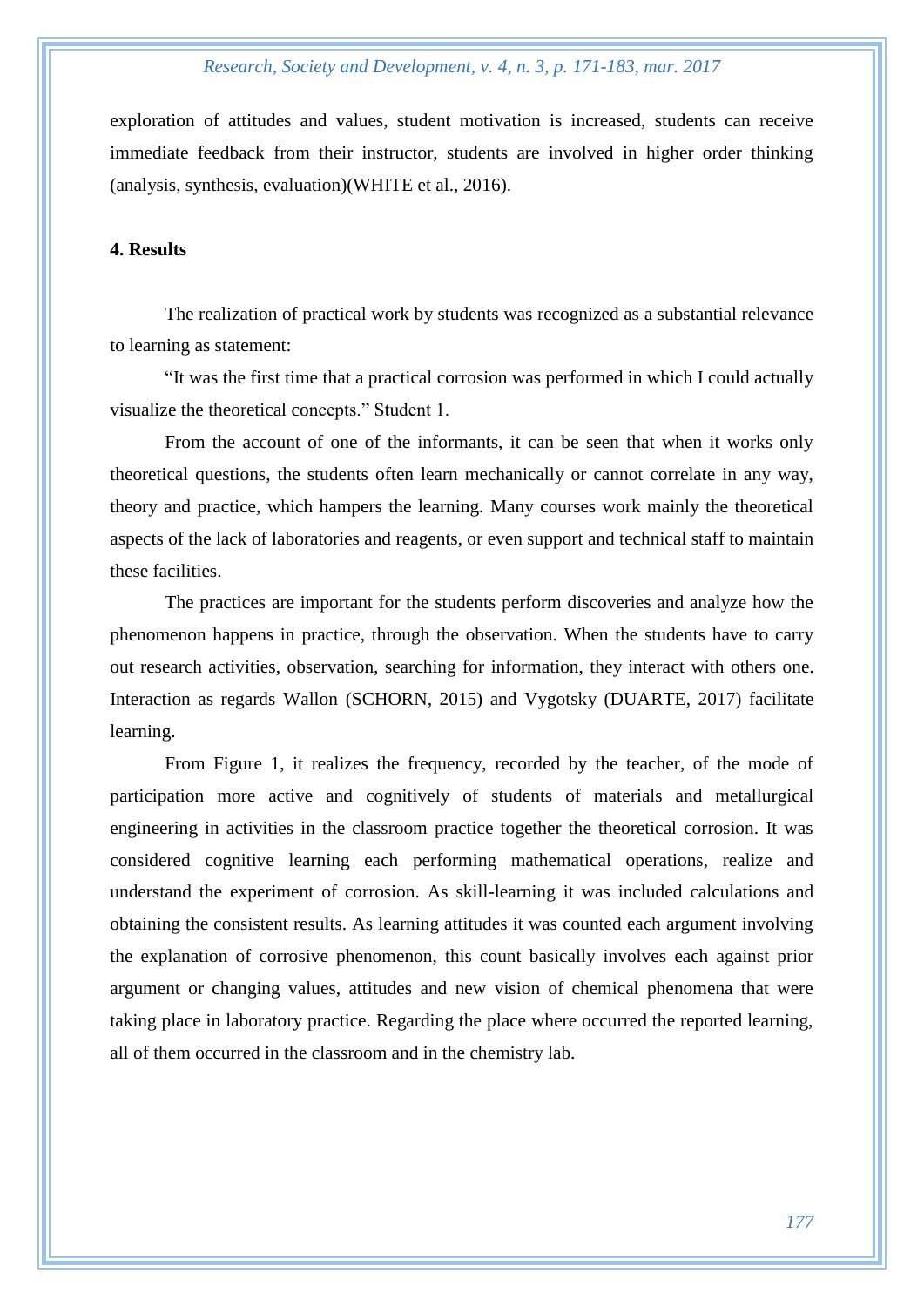*Research, Society and Development, v. 4, n. 3, p. 171-183, mar. 2017*



Figure 1. Frequency of types of learning found in the reports of 118 undergraduate students.

The search or browse the information, results and interpretation leads to meaningful learning according to Ausubel (COLL; MARCHESI; PALACIOS, 2016), in other words laboratory practice results presented in accordance with the educational theories.

It is observed that there are five possibilities of response, where 1 is the lowest level of agreement and 5 is the highest level. The students of this research only said they agreed and they liked the practical classes in which, it was reported, the learning in relation to corrosion was favored. In interviews, additionally to statement, the students affirmed that the practice is necessary to set knowledge:

"In the experiments, we see corrosion happening and observe how it happens, the color, the smell, the speed under different conditions, measures the weight loss of material, and it makes us become more secure about what we are learning, in addition the teacher ask questions about it." Student 2.

In the account of the student 2, it can be seen that many people learn by seeing, other one hearing or writing. It was not intended in this study, however, to compare the various types of learning. It is known, however, that modern education values the multiple intelligences and therefore highlights the importance of the teacher tries to vary the teaching tools so that they promote multiple functions and skills.

Regarding the Likert scale, the Table 2 shows the degree of concordance results regarding the statement:

"The practice of corrosion was a useful tool in the consolidation of concepts." Student 3.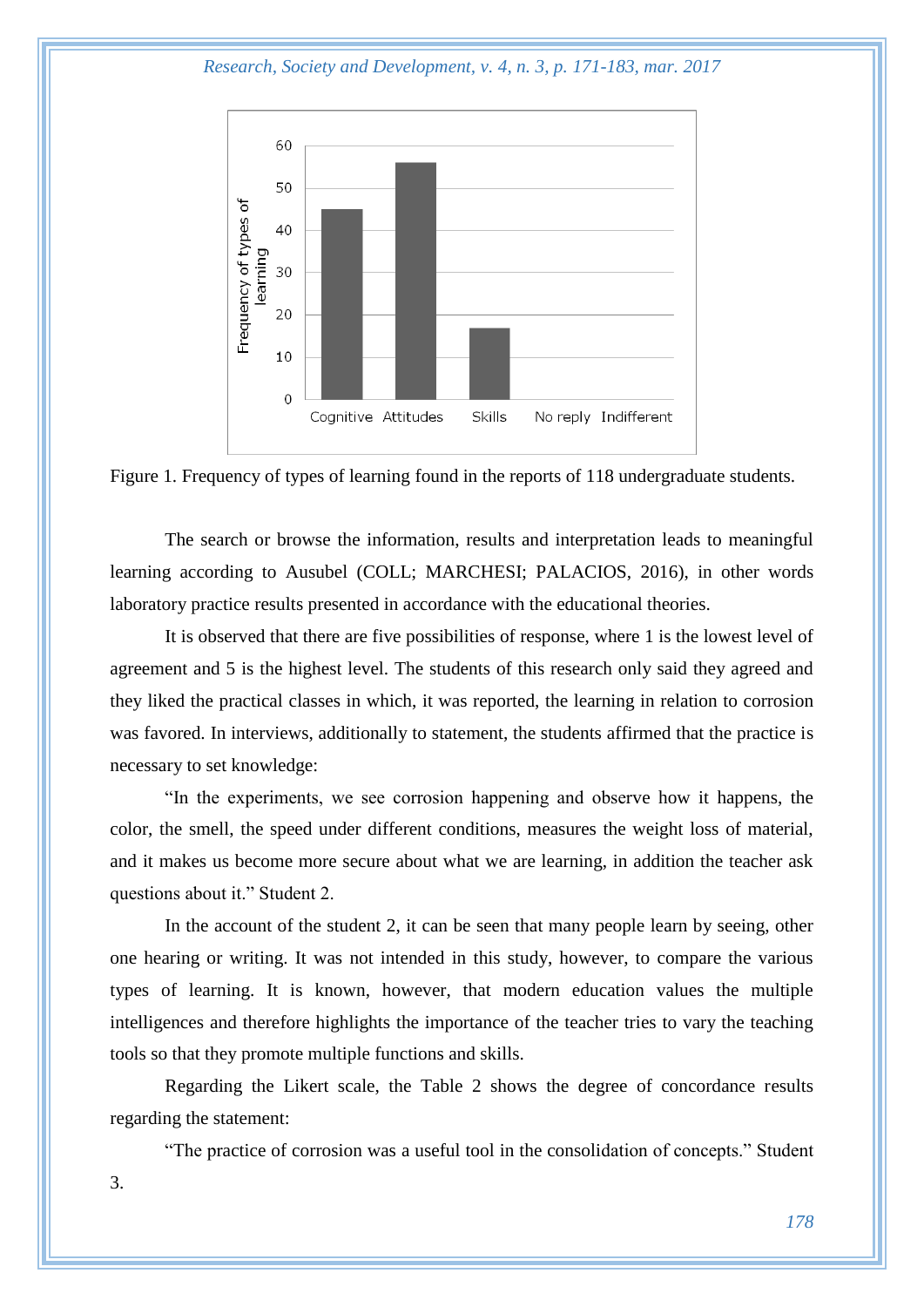It is observed in Table 1 and Table 2 that there are five possibilities, where 1 is the lowest degree of concordance and 5 is the highest level. The students of this research only said they agreed and they liked the practical classes in which enhance learning in relation to corrosion. In interviews, additionally to statement, the students affirmed that the practice is necessary:

"Learn and feel the meaning of erosive of the corrosion". Student 4.

Table 1. Student responses in relation to the statement "I like the laboratory classes, because I see the theory in practice."

Legend:  $1 - I$  disagree completely;  $2 - I$  disagree partly;  $3 - I$  agree partly;  $4 - I$  agree with the statement; 5 – I agree completely.

Table 2. Results of students in relation to the statement "I like the practical classes because it improves my learning in relation to corrosion."

Legend:  $1 - I$  disagree completely;  $2 - I$  disagree partly;  $3 - I$  agree partly;  $4 - I$  agree with the statement; 5 – I agree completely.

The report of practice corrosion was the device used to check teaching if the learning takes place appropriately by the performance of students. The rating was assigned on a scale from 0% (not involved in the practice) to 100% (held to practice successfully in solving all the problems proposed). In terms of performance assessed by the teacher for the practice report it was observed a satisfactory performance without disapproval by note or lack in both of universities evaluated (UNIFEI and UEMG), including minimum final grade of 75%, higher than the 60% required to successfully completing the course, to the objectives of the practice proposed by the teacher, Figure 2. Complementing, the note of student performance for the practice of corrosion consisted in the launch and registration marks for discipline EMT041.2 Special Topics: Metallic Corrosion (Practice) in the second half of 2013 for students UNIFEI and COR (Corrosion) in the first half of 2012 to the first half of 2013 for the students of UEMG.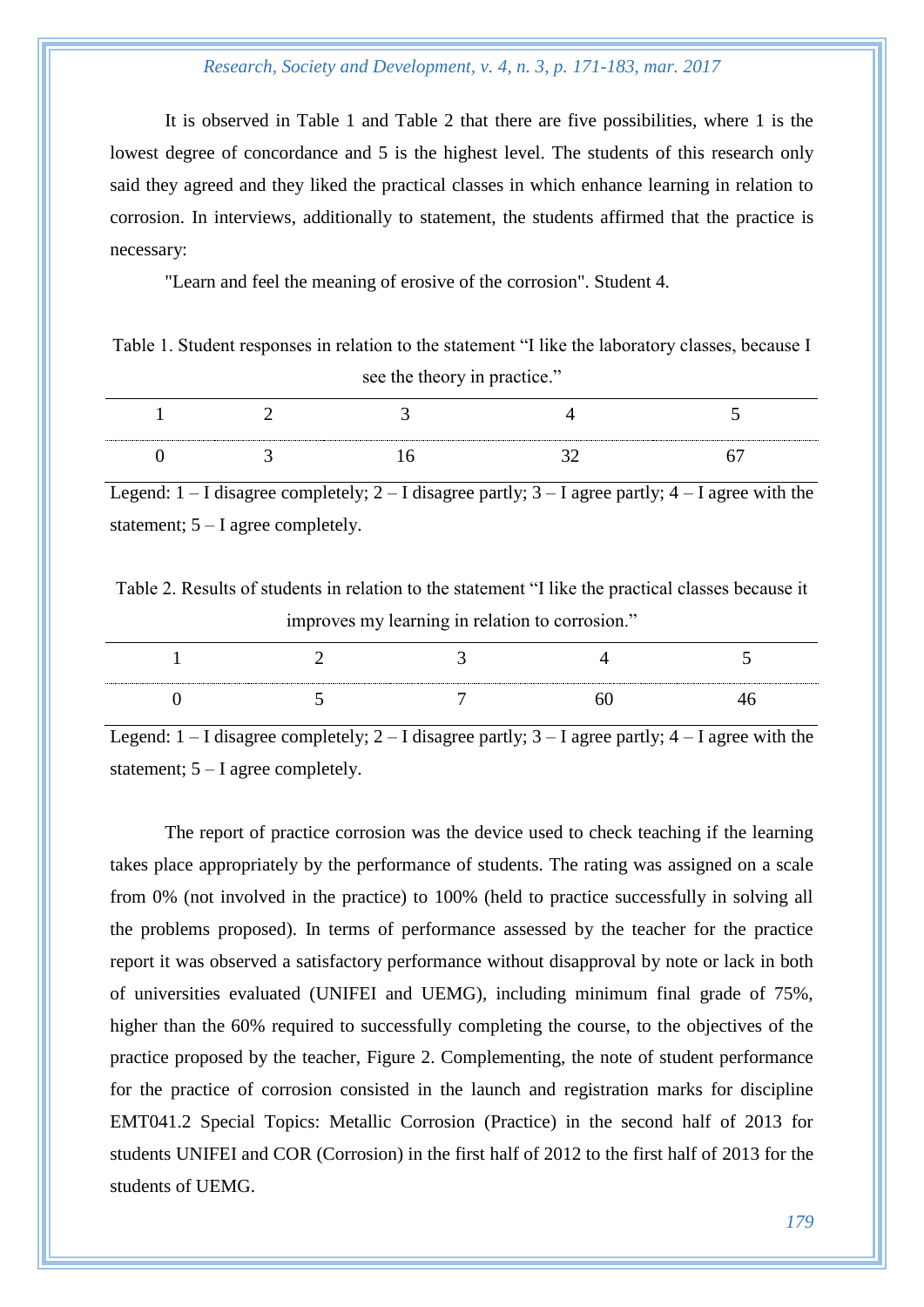In Figure 2, the greater dispersion of the average performance of students UNIFEI can be attributed to of the fact that the discipline was only taught in one half of 2013, while in UEMG there were three semesters, so a larger sample population. The combined effect of superior amount of semesters wherein the subject has been taught and greater number of students may have reduced the weight of the extreme notes in the evaluation of arithmetic mean and the performance of standard deviation of students UEMG in relation to UNIFEI, at a preliminary analysis of the different dispersion of performance between the means obtained (RONDINI et al, 2016). The in-depth statistical analysis of the different behavior of the performance dispersion among students of UEMG and UNIFEI shown in Figure 2 was not performed in this work.



Figure 2. Performance of undergraduate students of UEMG and UNIFEI in practice of corrosion active methodology.

In fact, in practice and in preparing the report, the students work with very similar chemistry and electrochemistry content, besides situations that lead to associations of corrosive phenomena in everyday life in closer to reality situations, either at the gate or wire fence metal rusting in rural areas, or in structures and metal constructions which also oxidizes in urban and industrial or marine environment. This reality meets the Vygotsky's ideas (DUARTE, 2017), who believe that learning occurs in the proximal region of knowledge and also Wellings (IBRAHIM-DIDI et al, 2017), which claims to be able to approach the concepts of academy compared to absorbed by students coming from daily. The approach of these concepts allows occurs lashings actively by students between theory and practice necessary to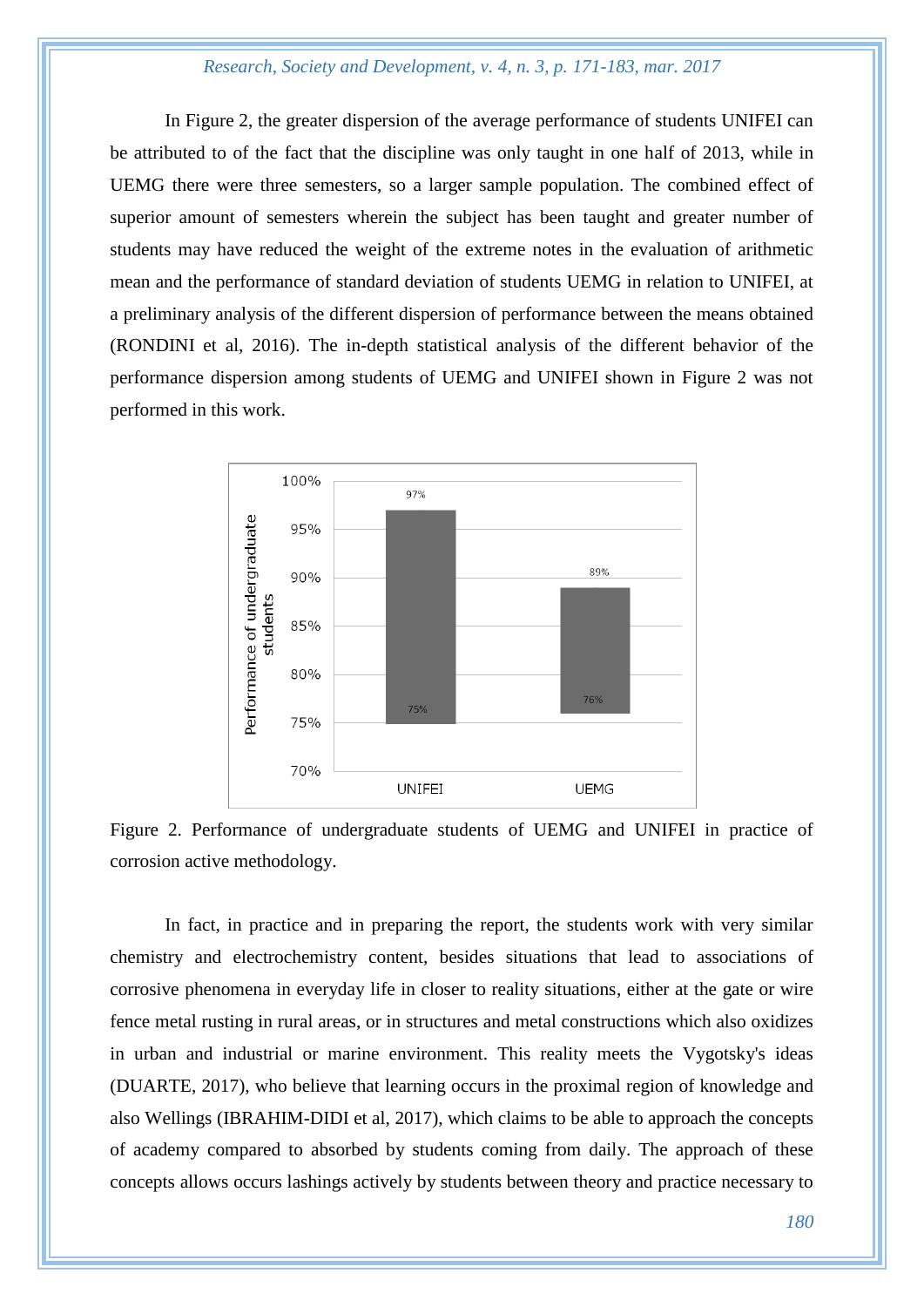make it possible learning meaningful and active way (TEIXEIRA; TEIXEIRA, 2017; WHITE et al., 2016).

## **5. Final considerations**

The approach of active methodology in the research of corrosion practice aimed at fostering in majoring in materials engineering and metallurgy to search for explanations of phenomena that succeed in the practical laboratory with the expected phenomena, based on academic literature, so that it was possible to bring clarifications to the results of corrosion. For this, the teacher was called to urge the students to launch explanatory hypotheses for the different experimental corrosive conditions, assumptions these that might clarify the phenomena observed and recorded in results in the report.

In this study, the qualitative results of the active approach, constructive and investigative knowledge production in relation to corrosion by students, demonstrate that the practical experiment ally theory was significant for the development of the proposed learning in students.

The practice corrosion report was the device used to check the learning that had a success at least 75% of the knowledge expected to be developed in practice. This quantitative record combined with qualitative coming from the Likert diagrams answered by the students indicate the successful combination of theory, as the students learned how to learn and built significantly the concepts involved with the practice of corrosion.

## **Bibliografic references**

BORGES, M. C. et al. Aprendizado baseado em problemas. **Medicina (Ribeirão Preto)**, v. 47, n.3, p.301-307, 2014.

COLL, C., MARCHESI, Á.; PALACIOS, J. Desenvolvimento Psicológico e Educação-Vol. 2: **Psicologia da Educação Escolar**. Penso Editora, 2016.

DUARTE, N. Individualidade, conhecimento e linguagem na concepção dialética de desenvolvimento em Vigotski. **Fórum Linguístico**, v. 13, n. 4, p. 1559-1571, 2017.

ESTRELA, C. **Metodologia científica**: ciência, ensino e pesquisa. Porto Alegre: Artes Médicas, 2005.

FONSECA, C.V.; SANTOS, F. M. T. Educação em química, formação e trabalho docente: revisão de pesquisas brasileiras (2002-2015)/Chemistry Education, Teacher Education and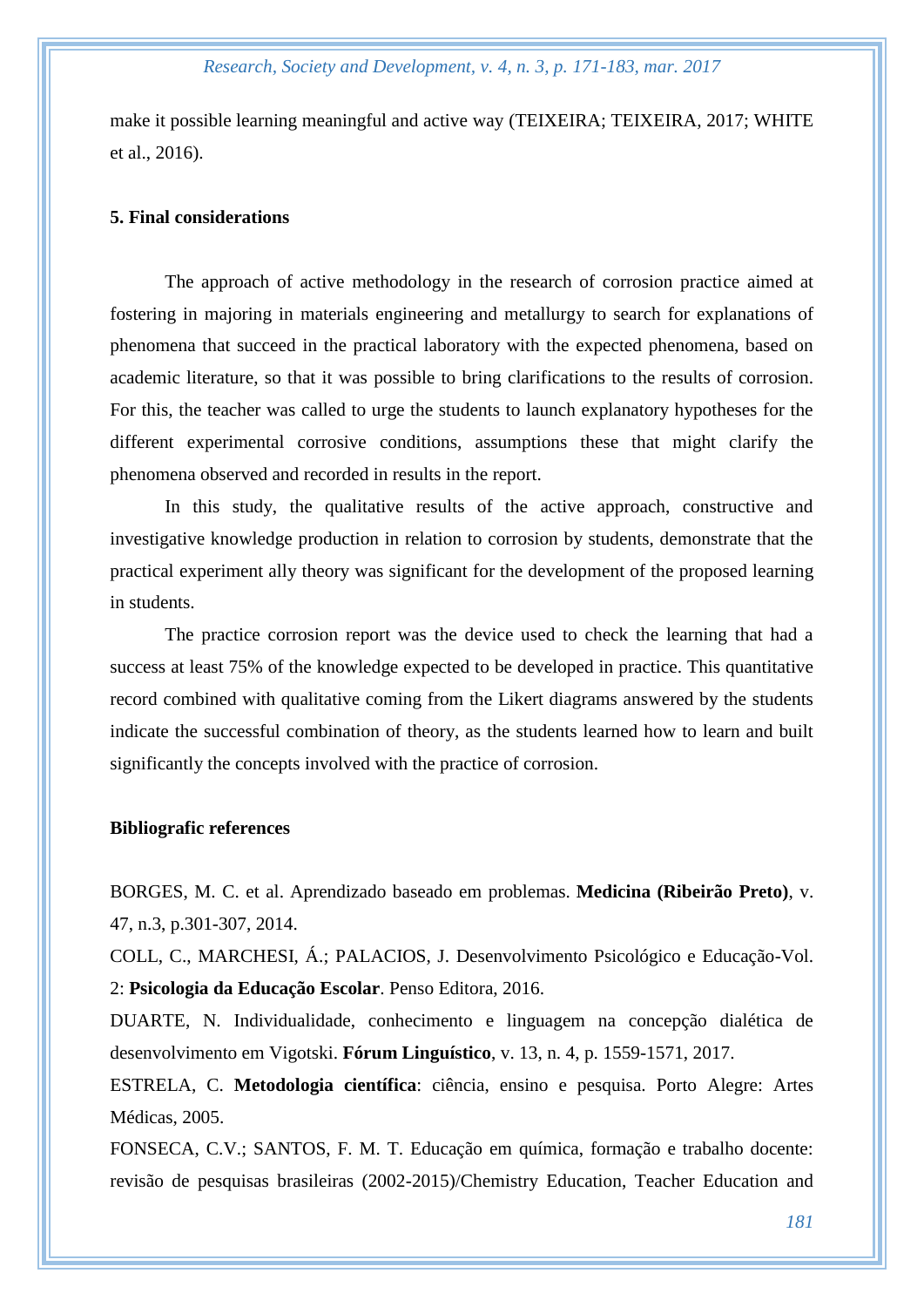Teaching Work: Brazilian research review (2002-2015). **Investigações em Ensino de Ciências**, v. 21, n. 2, p. 179, 2016.

GENTIL, V. **Corrosão**. 6.ed. Rio de Janeiro: Editora LTC, 2011.

HUSSEIN, A. The use of triangulation in social sciences research: Can qualitative and quantitative methods be combined?. **Journal of Comparative Social Work**, v. 4, n. 1, 2015.

IBRAHIM-DIDI, K. et al. Embodied Strategies in the Teaching and Learning of Science. In

**Quality Teaching in Primary Science Education**. Springer International Publishing, p. 181- 221, 2017.

LOBO, S. F.; MORADILLO, E. F. Epistemologia e a formação docente em Química. **Química Nova na Escola**, v. 17, p.39-41, 2003.

LUDKE, M.; ANDRE, M. E. D. A**. Pesquisa em educação: abordagens qualitativas**. 2ed. S.P.: Editora Pedagógica Universitária, 2013.

MARTORANO, S. A. A. As concepções de ciência dos livros didáticos de química, dirigidos ao ensino médio, no tratamento da cinética química no período de 1929 a 2004. **Investigações em ensino de Ciências**, v. 14, n. 3, p. 341-355, 2016.

MATIAS, C. P. P.. Pedagogia da autonomia: saberes necessários à prática educativa. **Criar Educação**, v. 5, n. 2, 2016..

MERÇON, F.; GUIMARÃES, P. I. C.; MAINIER, F. B. Corrosão: um exemplo usual de fenômeno químico. **Química Nova na Escola**, n. 19, p. 11-14, maio 2004.

MÜLLER, I. Tendências atuais de educação matemática. **Revista de Ensino, Educação e Ciências Humanas**, v. 1, n. 1, 2015.

NACE Standard SP0775 (formally RP 0775) – **Preparation, Installation, Analysis, and Interpretation of Corrosion Coupons in Oilfield Operations**. Houston: NACE International: Standard Recommended Practice, 2013.

NARDI, R. Memórias da educação em ciências no Brasil: a pesquisa em ensino de física. **Investigações em Ensino de Ciências**, v. 10, n. 1, p. 63-101, 2016.

PARKER, R. H. An Introduction to Chemical Metallurgy: **International Series on Materials Science and Technology**. Elsevier, 2016.

PERRENOUD, P. **Dez novas competências para ensinar**, Editora Artmed: Porto Alegre, 2000.

PINHEIRO, M. M.; SIMÕES, D. Constructing Knowledge: An Experience of Active and Collaborative Learning in ICT Classrooms. **Procedia - Social and Behavioral Sciences**, v. 64, n. 9, p. 392-401, 2012.